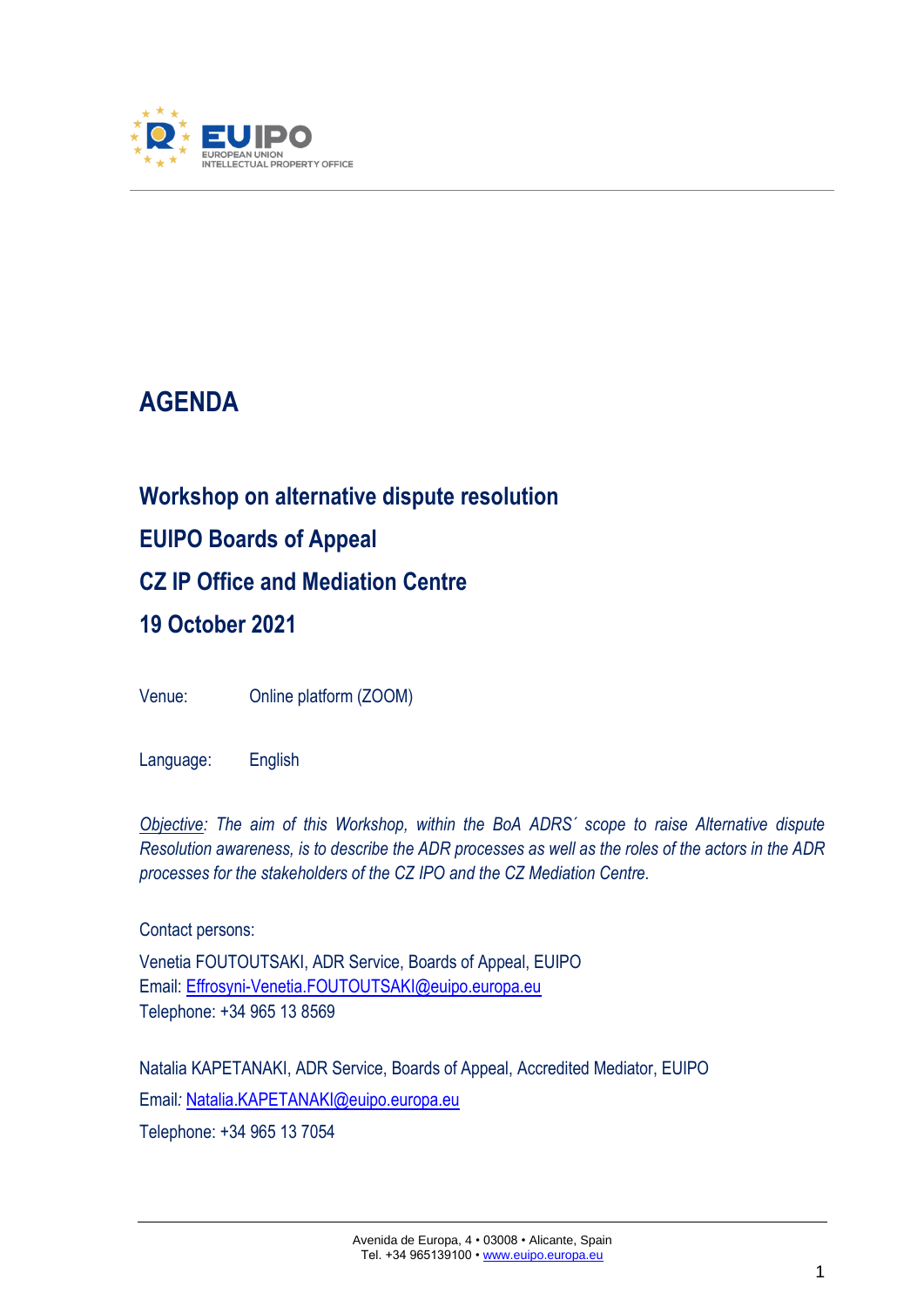

# **TUESDAY 19 OCTOBER 2021 ( 1 )**

### **10:00 – 12:50**

**Chair:** Kirsten BAUCH, Head of the ADR Service, Accredited Mediator, EUIPO

| $09.50 - 10.00$                                                                                           | <b>Onboarding</b>          |
|-----------------------------------------------------------------------------------------------------------|----------------------------|
|                                                                                                           |                            |
| $10.00 - 10.10$                                                                                           | <b>Session 1 - Opening</b> |
| 1.1 Welcoming remarks by Kirsten BAUCH, Head of the ADR Service, Accredited Mediator, EUIPO<br>(5min)     |                            |
| 1.2 Welcoming remarks by Martina KOTYKOVÁ, ADR Project Leader, Czech Industrial Property<br>Office (5min) |                            |
| $10.10 - 10.50$<br><b>Session 2 - Presentation of the EUIPO Mediation Toolkit</b>                         |                            |

## **2.1 ADR: Presentation of the different mediation techniques (15min)**

**Speaker:** Javier SORIANO, BoA ADRS member, Accredited Mediator, EUIPO

## **2.2 Criteria to identify situations favouring mediation or other ADR solutions (15min)**

**Speaker:** Natalia KAPETANAKI, BoA ADRS member, Accredited Mediator, EUIPO

*Questions and answers (10min)*

<sup>(1)</sup> On 18/10/2021 a test Zoom session will be held between 10.00 – 10.30 CET for participants to check the *correct functioning of the connections, as well as the audio and video feed.*